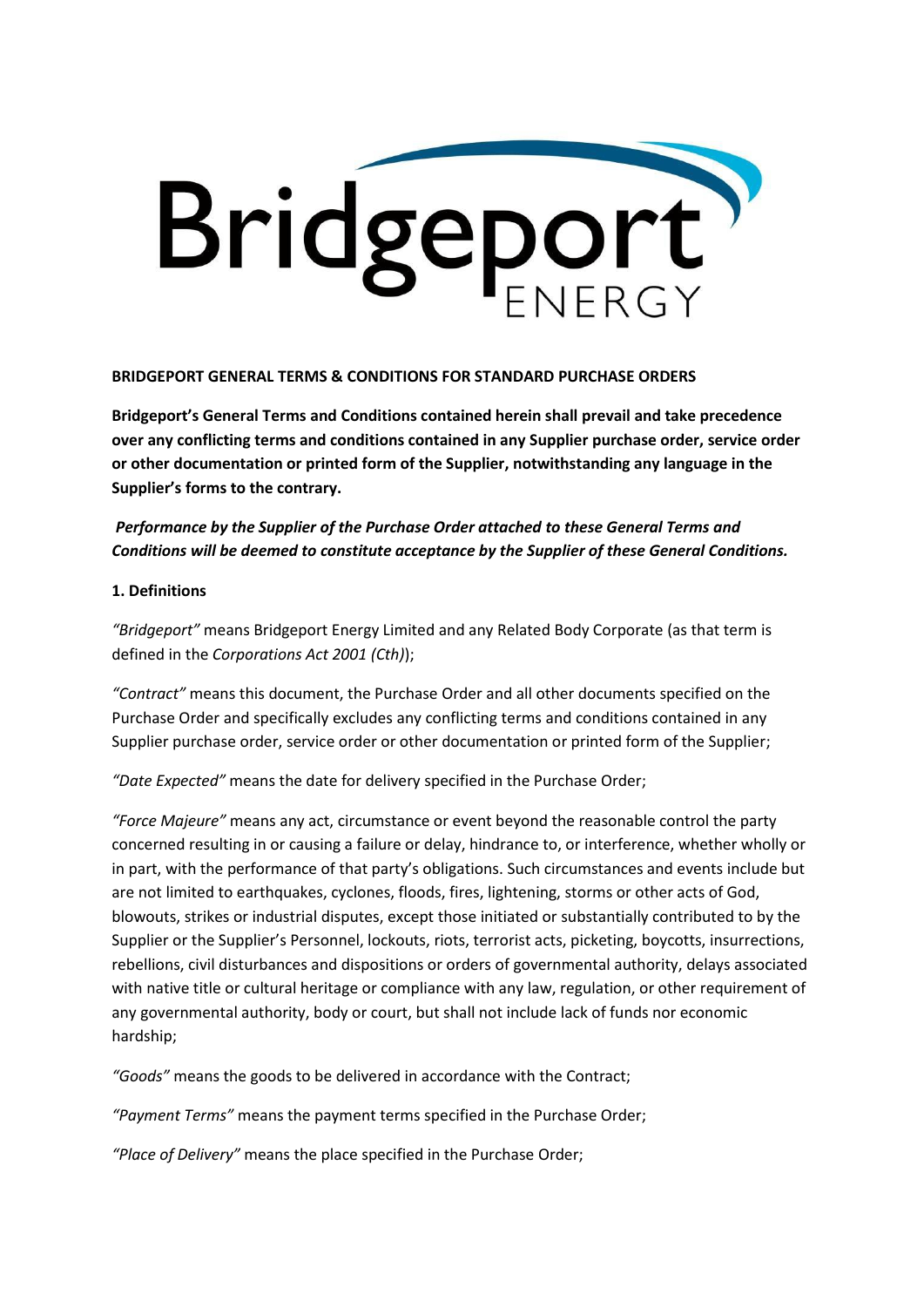*"Price"* means the Total Due as specified in the Purchase Order;

*"Purchase Order"* means the document titled "Purchase Order" addressed to the Supplier specifying details of the Goods and / or Services to be provided and any specific conditions including any specific payment arrangements which may apply;

*"Services"* means the services described in the Service Order, to be delivered in accordance with this Contract; and

*"Supplier's Personnel"* means any of the Supplier's officers, employees, subcontractors (including subcontractor's personnel), agents and representatives involved either directly or indirectly in the provision of the Goods and/or Services.

### **2. Scope of Contract**

The Supplier will supply the Goods and/or Services to Bridgeport by the Date Expected in accordance with the terms and conditions of the Contract. This Contract constitutes the entire agreement between the parties relating to its subject matter. No amendment to this Contract shall be binding unless in writing.

### **3. Title, Risk and Delivery**

3.1 The Supplier will deliver the Goods and/or supply the Services to Bridgeport at the Place of Delivery.

3.2 The Supplier will retain ownership of the Goods until such time as the Goods have been received and accepted by Bridgeport or its nominee at the Place of Delivery, at which point full and unencumbered ownership will pass to Bridgeport.

3.3 The Supplier will be responsible for and bear all risk associated with the Goods (including design, manufacture, transport, supply and insurance) until such time as the Goods have been received and accepted by Bridgeport or its nominee at the Place of Delivery at which point risk in the Goods will pass to Bridgeport.

# **4. Performance of the Services**

4.1 The Supplier will perform the Services in a prompt, diligent, skilful, technically competent and workmanlike manner, in accordance with:

(a) the standards of diligence, skill and care normally exercised by a similarly qualified and competent person in the supply of services comparable to the Services;

(b) accepted industry standards and Bridgeport's policies (as provided by Bridgeport from time to time), permit requirements and any applicable laws and regulations including occupational health and safety and environmental protection;

(c) any specifications and other documents as provided by Bridgeport to the Supplier to detail the Services to be performed; and

(d) the terms of this Contract.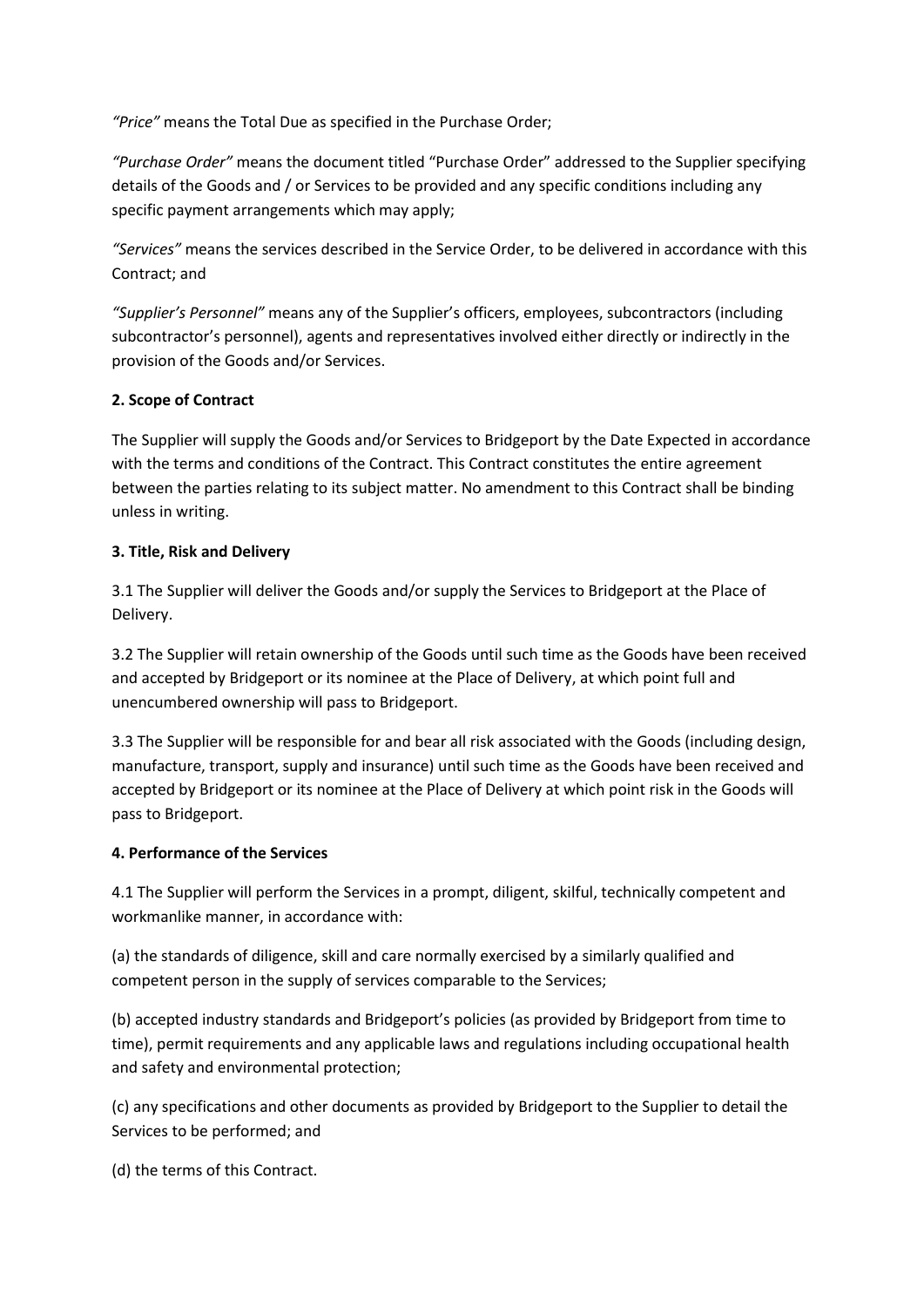### 4.2 The Supplier must:

(a) furnish all necessary labour, supervision, machinery, equipment, materials and supplies in performing its obligations under this Contract;

(b) obtain and maintain all building and other permits and licenses required by public authorities in connection with its obligations under this Contract; and

(c) control and direct all operations in the Supplier's own name, and not in the name of, or as agent for, Bridgeport.

# **5. Prices and Payment**

5.1 The Supplier will invoice Bridgeport in accordance with the directions provided on the Purchase Order. If so requested by Bridgeport, the Supplier will submit further information necessary to substantiate the Supplier's invoice or any part of the invoice. Bridgeport will, in accordance with the terms specified on the Purchase Order, pay the Supplier the Price. All moneys due from the Supplier to Bridgeport and any amount which Bridgeport may have incurred or paid and for which the Supplier is liable, may be deducted by Bridgeport from any amounts due to the Supplier under this Contract.

5.2 Providing that an invoice is not in dispute, Bridgeport will make payment of the same to the Supplier within 30 days from receipt of the invoice.

5.3 Acceptance of, or payment for the Goods and/or Services by Bridgeport shall not constitute a waiver of the foregoing and nothing in this Contract shall exclude any warranties implied by law.

# **6. GST**

6.1 Unless otherwise stated, if GST is or becomes payable on any Supply from time to time made under this Contract, the Consideration for that Supply is to be considered exclusive of GST and the person making the Supply may recover from the Recipient the amount of the GST at the same time and in the same manner as the Consideration for that supply is payable provided that the person making the supply issues a valid Tax Invoice or Adjustment Note (if applicable) enabling the Recipient to claim all applicable Input Tax Credits.

6.2 If the Recipient is entitled to withhold a disputed portion of an amount on which GST is payable, the Recipient is not required to pay the non-withheld portion until the person making the Supply issues a replacement Tax Invoice or Adjustment Note permitting the Recipient to claim all applicable Input Tax Credits for the amount not withheld. Once the dispute regarding the withheld amount is resolved, the Recipient must make payment of the applicable amount upon receipt of a further Tax Invoice or Adjustment Note issued by the person making the Supply.

6.3 In this clause 6 capitalised terms have meaning given to them in the GST Law.

6.4 In addition:

(a) "**Consideration**" means the consideration to be provided under this Contract for the Supply.

(b) "**GST Law**" means *A New Tax System (Goods and Services Tax) Act 1999 (Cth)*;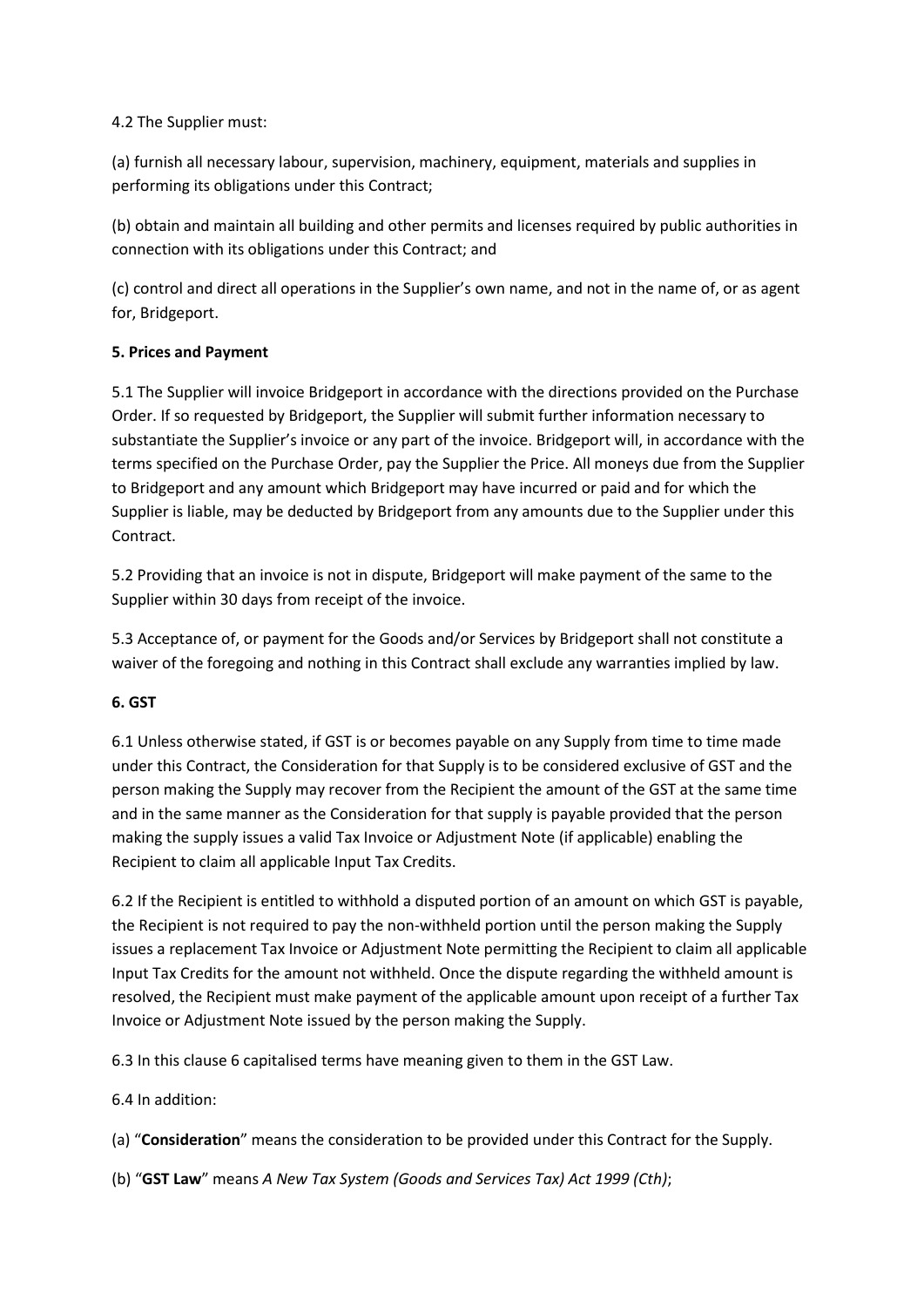(c) "**Recipient**" means the party that receives the Supply from the Supplier; and

(d) "**Supply**" means any supply to the Recipient by the Supplier pursuant to this Agreement. However, if the GST Law treats part of a supply as a separate supply for the purpose of determining whether GST is payable on that part of the supply or for the purpose of determining the tax period to which that part of the supply will be attributable, such part of the supply will be treated as a separate supply for the purposes of this clause 6.

### **7. Supplier's warranty**

The Supplier warrants that:

- (a) it is able and suitably qualified and experienced to supply the Goods and/or Services in accordance with the Contract;
- (b) it holds all licences, permits, consents and authorisations required to be held by someone supplying the Goods and/or Services
- (c) it is the legal and beneficial owner of the Goods;
- (d) it will exercise due skill, care and diligence in the supply of the Goods and/or Services in accordance with this Contract;
- (e) it will comply with all applicable laws, regulations and standards in performing its obligations under this Contract, including without limitation the *Competition and Consumer Act 2010 (Cth)*;
- (f) the Supplier's Personnel have all necessary government approvals required to lawfully work in Australia, and will be paid and engaged upon work conditions in accordance with the law and any relevant industrial award or agreement; and
- (g) it has not engaged in any activity, practice or conduct that would constitute an offence under Division 270 or Division 271 of the Schedule to the Criminal Code Act 1995 (Cth), and it is not aware of any such activity, practice or conduct by its personnel or its immediate subcontractors or suppliers.

and that the Goods will:

(h) conform with the requirements of the Contract including any API specifications;

(i) not infringe any applicable patent, registered design, copyright or other proprietary right of a third party;

- (j) be free from all defects;
- (k) conform to any legally applicable standards and comply with all relevant legislation;
- (l) operate under any conditions set out in the Contract; and
- (m) be fit for purpose and of merchantable quality.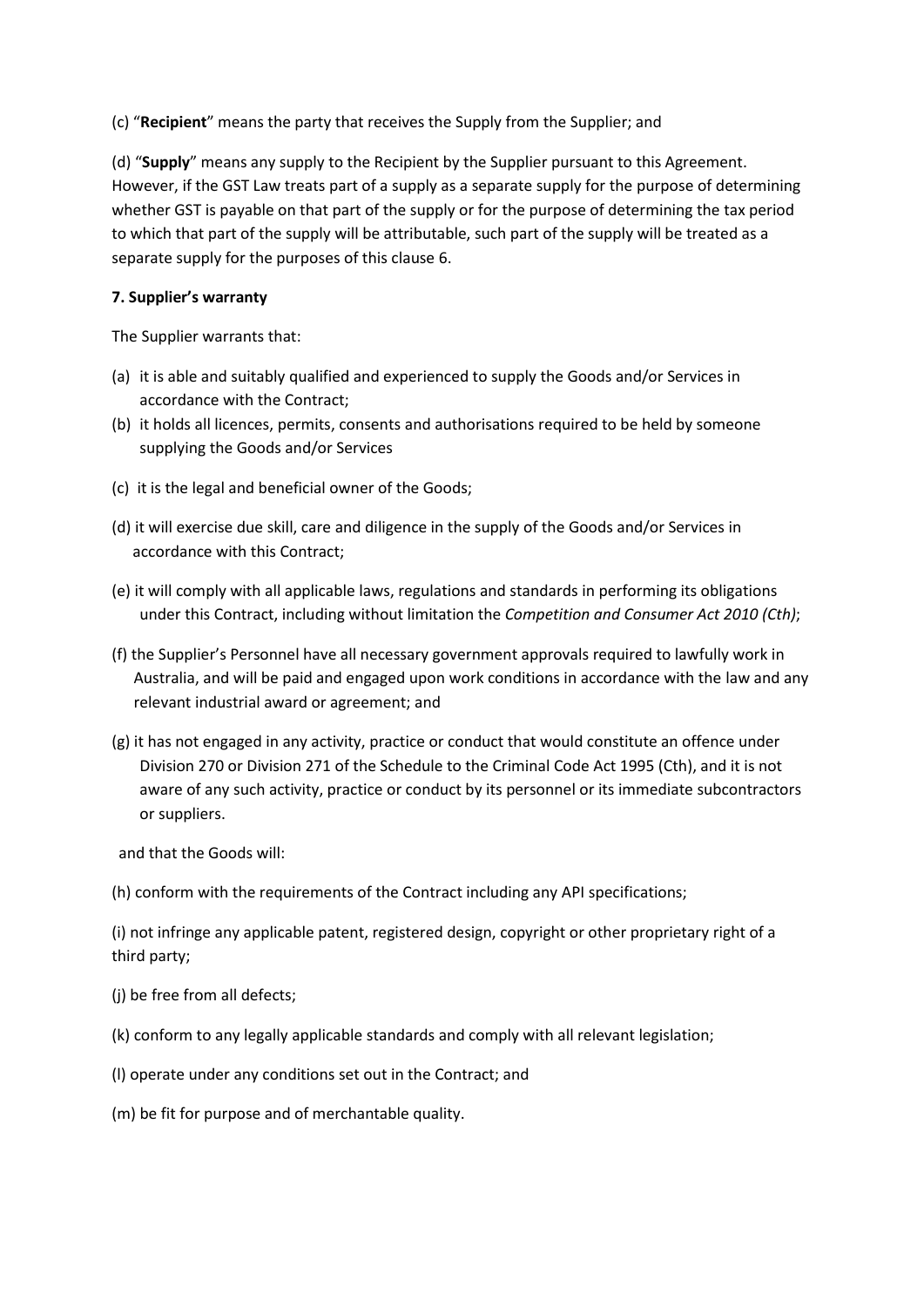### **8. Defects Liability**

8.1 If any defect attributable to the design (other than a design furnished by Bridgeport), workmanship or operating characteristics of the Goods and/or Services arises at any time up to 12 months from the date when the Goods and/or Services are first put into operation or supplied, the Supplier shall at its own expense and as soon as practicable after receiving notice from Bridgeport, make such alterations, repairs and replacements to the Goods and/or Services, as may be necessary to correct the defective design, workmanship or operating characteristics.

8.2 If any defect is not corrected in a reasonable time after the Supplier receives notice from Bridgeport, Bridgeport may repair or replace the defective Good or resupply the Services and the cost thereof shall be a debt due and owing by the Supplier to Bridgeport.

8.3 Where the Supplier obtains any warranties or guarantees not specified in this Contract or where any warranties or guarantees extend beyond the warranty periods in this clause 8, the Supplier shall ensure that Bridgeport shall have the benefit of such warranties or guarantees.

8.4 In the event of any remedial work referred to in clause 8.1, a new warranty will apply to such work for a period of 12 months from its completion or until expiry of the normal warranty period whichever is later.

### **9. Indemnity**

9.1 The Supplier must indemnify and keep indemnified Bridgeport from and against any and all loss, damage or liability suffered by Bridgeport resulting from the Supplier's breach of this Contract or its negligent act or omission.

9.2 The parties shall only be liable for or be required to indemnify the other for damages for indirect loss, actual or anticipated profits, or any consequential, special and contingent damages, indirect economic loss (in tort), loss of revenue, savings, opportunity or goodwill, loss of property or mineral rights, or indirect loss in respect of a third party claim under this Contract to the extent such liability arises out of events or circumstances in respect of which insurance proceeds are available under an insurance policy required to be put into effect by a party under this Contract (or would have been available had such party complied with its obligations under this Contract). In such case, the total aggregate liability of a party will be the amount which is paid under that insurance policy, or would have been paid had the relevant party so complied, up to the limits of such insurance as are required hereunder.

9.3 Clause 9.2 does not limit the Supplier's liability:

- (a) to the extent it cannot be limited at law;
- (b) excludes, restricts or modifies any rights or remedies provided under the *Competition and Consumer Act 2010 (Cth)* which cannot be excluded, restricted or modified; or
- (c) arises out of or in connection with the Supplier's wilful default, fraud or criminal conduct.

9.4 The indemnities contained in this clause 9 continue in effect after the termination of this Contract.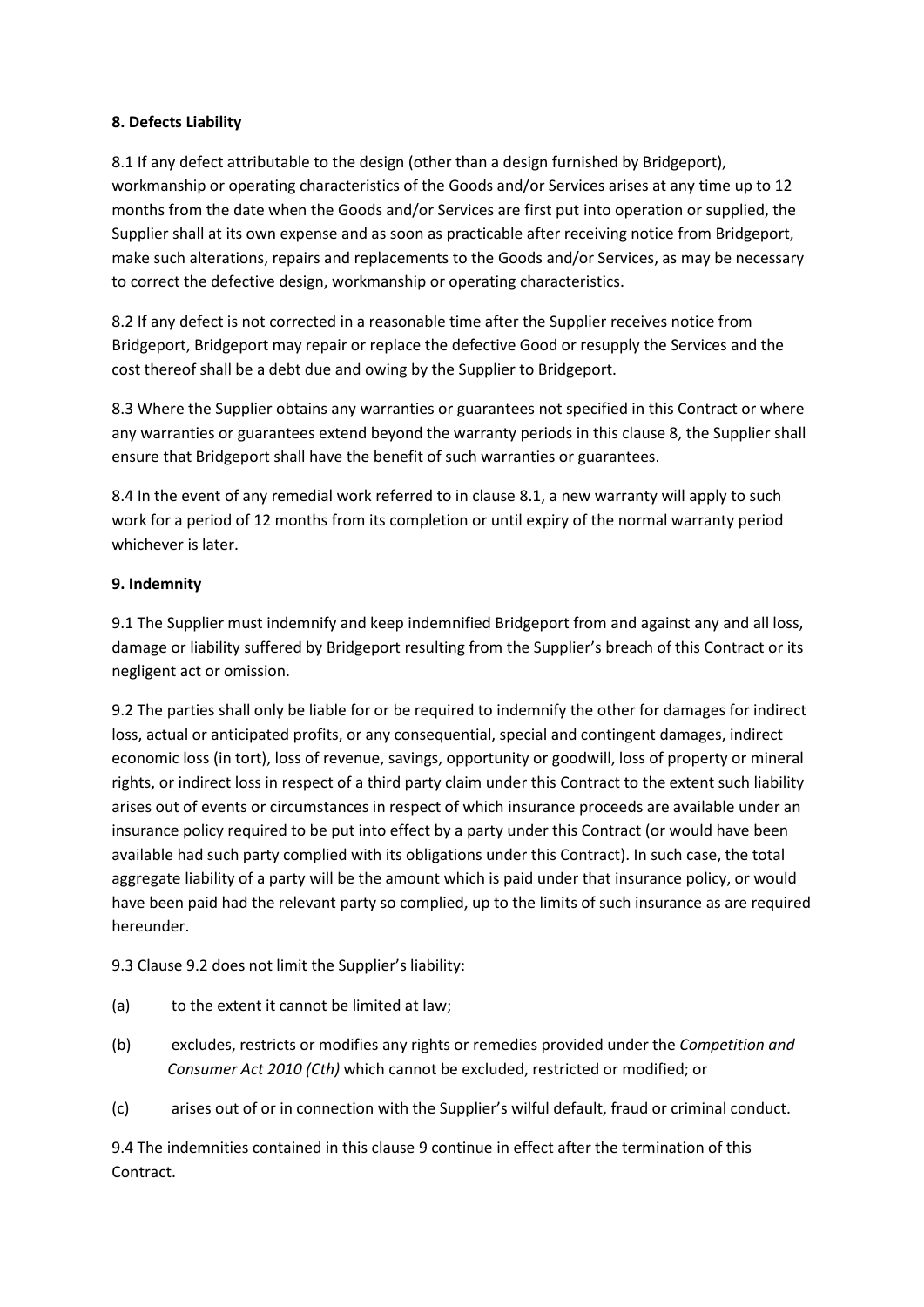### **10. Import/Export**

The Supplier shall be responsible for the import into Australia of all items necessary to perform this Contract. The Supplier shall take all steps necessary to obtain any exemptions from customs duties or import/export taxes or the like and shall not do or fail to do any act which may prejudice such exemption. If an exemption is not available and this is not due to any fault of the Supplier, then Bridgeport shall reimburse the Supplier for the actual documented cost of any customs duties, import/export taxes or the like which have been paid by the Supplier, provided Bridgeport has approved such costs in advance.

# **11. Confidentiality**

The Supplier will, and will ensure that the Supplier's Personnel will, keep confidential and will not disclose to any third party or use, other than for the purposes of this Contract, without prior consent of Bridgeport, any data or information obtained as a consequence of this Contract. The Supplier will take or cause to be taken such reasonable steps as may be necessary for the compliance with the above obligations, which will survive the expiration of this Contract. The Supplier will not publish or otherwise disclose anything associated with this Contract or Bridgeport without Bridgeport's prior written consent.

# **12. Force Majeure**

12.1 If, by reason of Force Majeure, a party's performance of this Contract is prevented or delayed, the party so affected shall be relieved of its obligations under this Contract while the Force Majeure continues.

12.2 In such event, the affected party shall give notice to the other party within 48 hours specifying the circumstances which that party believes constitutes Force Majeure, the estimated duration thereof and all relevant information as is available pertaining to such event. The affected party shall use its best endeavours to overcome or remedy any such Force Majeure event as soon as is possible.

# **13. Insurance**

The Supplier must procure and maintain throughout the term of this Contract all relevant insurance policies to support its indemnity obligations under this Contract and otherwise as required by law and will, upon request by Bridgeport, provide certificates of currency in respect of such insurances.

#### **14. Compliance with Laws**

In addition to any other requirement in this Contract, the Supplier agrees to comply with and ensure that the Supplier's Personnel comply with all applicable laws, rules and regulations pertaining to the Contract.

# **15. Termination**

15.1 This Contract may be terminated by Bridgeport at any time on reasonable notice as follows:

(a) if the Supplier defaults in the performance, or observance, of any obligation, term, condition or stipulation contained in this Contract. Bridgeport may, in addition to any other rights or remedies it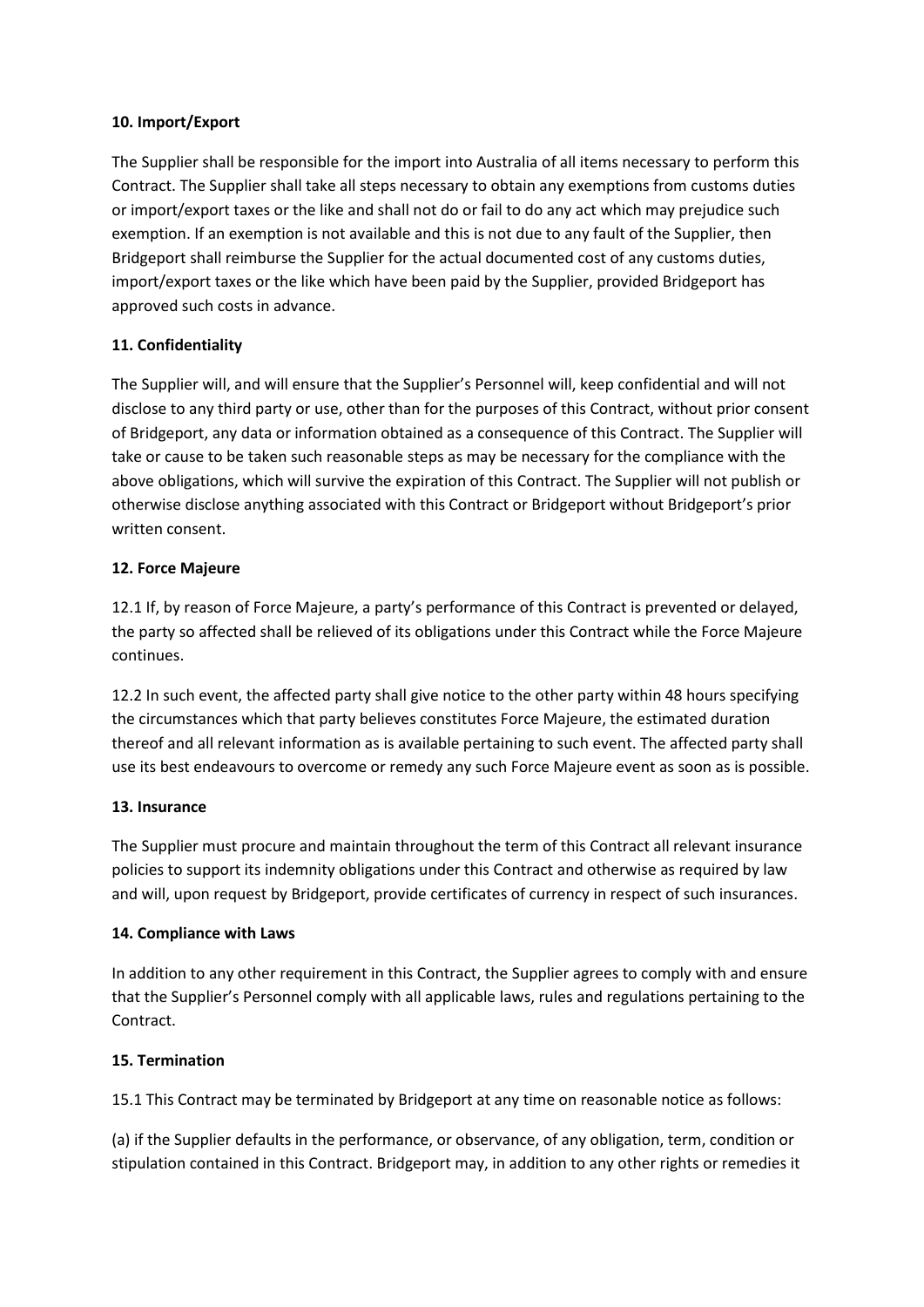has at law, give the Supplier notice specifying the default and requiring the Supplier to remedy the same at the Supplier's expense. If, within 2 days after such notice is given, the Supplier fails, in the opinion of Bridgeport, to rectify or provide adequate assurance that the default will be rectified, then Bridgeport may at any time thereafter, by notice, terminate this Contract and, Bridgeport may at its sole discretion:

(i) complete the Services; or

(ii) engage a third party supplier to complete the Services and/or provide substitute Goods,

at the sole cost of the Supplier;

(b) where a Force Majeure event continues for more than 15 days; or

(c) immediately, in the event that a receiver or manager is appointed to manage or control the affairs or assets of the Supplier under any security or pursuant to any applicable law or if the Supplier goes into liquidation or if proceedings are commenced for any of those purposes.

15.2 In the event of termination pursuant to this clause 15, the Supplier shall, on receipt of the notice of termination:

(a) supply only the Goods and/or Services as specified in the notice; and

(b) comply in all respects with any directions contained in the notice.

15.3 In the event that this Contract is terminated in accordance with clauses 15.1(b) and 15.1(c), Bridgeport's sole liability shall be to pay the Supplier such sums as may be due and owing to the Supplier up to the date of termination but not more than the Price.

15.4 No action taken by Bridgeport under this clause 15 shall operate to the prejudice of the rights, remedies, powers, authorities and discretions of Bridgeport.

# **16. Governing Law**

This Contract is governed by the laws of the State of New South Wales.

# **17. Assignment**

The Supplier will not assign this Contract in whole or in part without the prior written consent of Bridgeport.

# **18. Arbitration Agreement**

Any dispute or difference arising out of or in connection with this Contract shall be submitted to arbitration in accordance with, and subject to, the Institute of Arbitrators and Mediators Australia Fast Track Arbitration Rules. The number of arbitrators will be one. The seat of the arbitration will be Sydney, Australia.